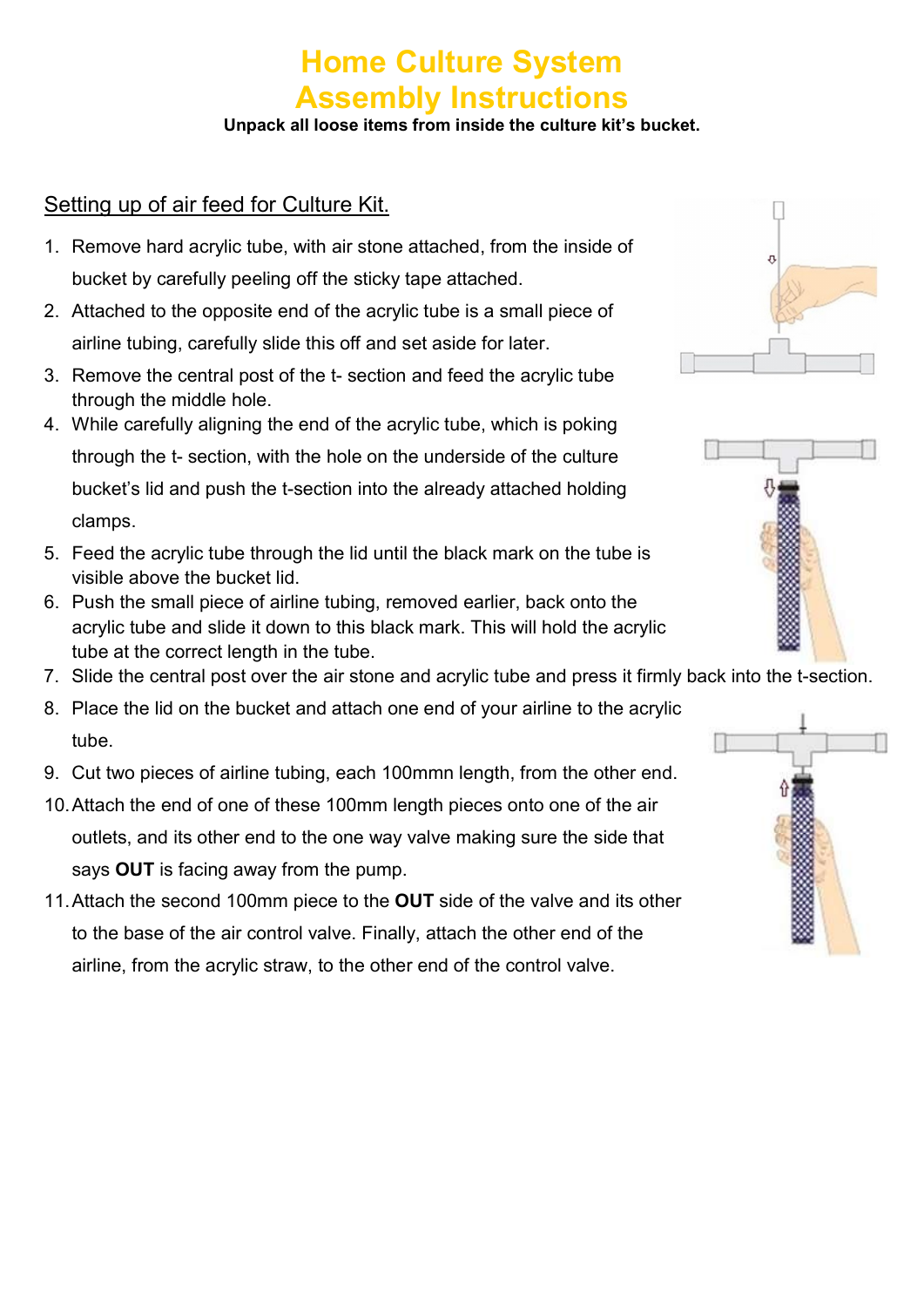# Home Culture System

### Cycling kit prior to receiving live culture.

- 12. Squeeze some of the detritus from one of your working filter sponges into the bucket. (*Even wiping* the sponge against the inside of your bucket is useful at this stage for both saltwater and freshwater. The bacteria growing in the filter is needed to seed the new filter floss in the culture bucket. The 4 bacteria species in the culture feed will start the waste break down process for the system and prime the culture system)
- 13. Now fill the kit with water from your tank, to a height of just below the bucket's handles.
- 14. Turn on the air pump and verify under the lid to make sure the bubbles are going up the centre pipe and that completes the air fitting.
- 15. If needed the heater can be placed into the bucket, either on the base or on the side, using the suction cups to hold it in place.
- 16. Set the temperature as per the instructions for your particular species. Unfortunately, we have not yet found a neat way for the power lead to come out of the bucket.
- 17. Now your culture bucket is assembled.

### Notes:

When you are going to add water to your culture here are a few tips;

- Use the water from your tank
- Add just enough food to discolour the water.
- Don't kill the culture by over feeding, as this is how 80% of cultures crash.
- Put 10% of your culture into a second bottle as a backup. 2 is even better  $\odot$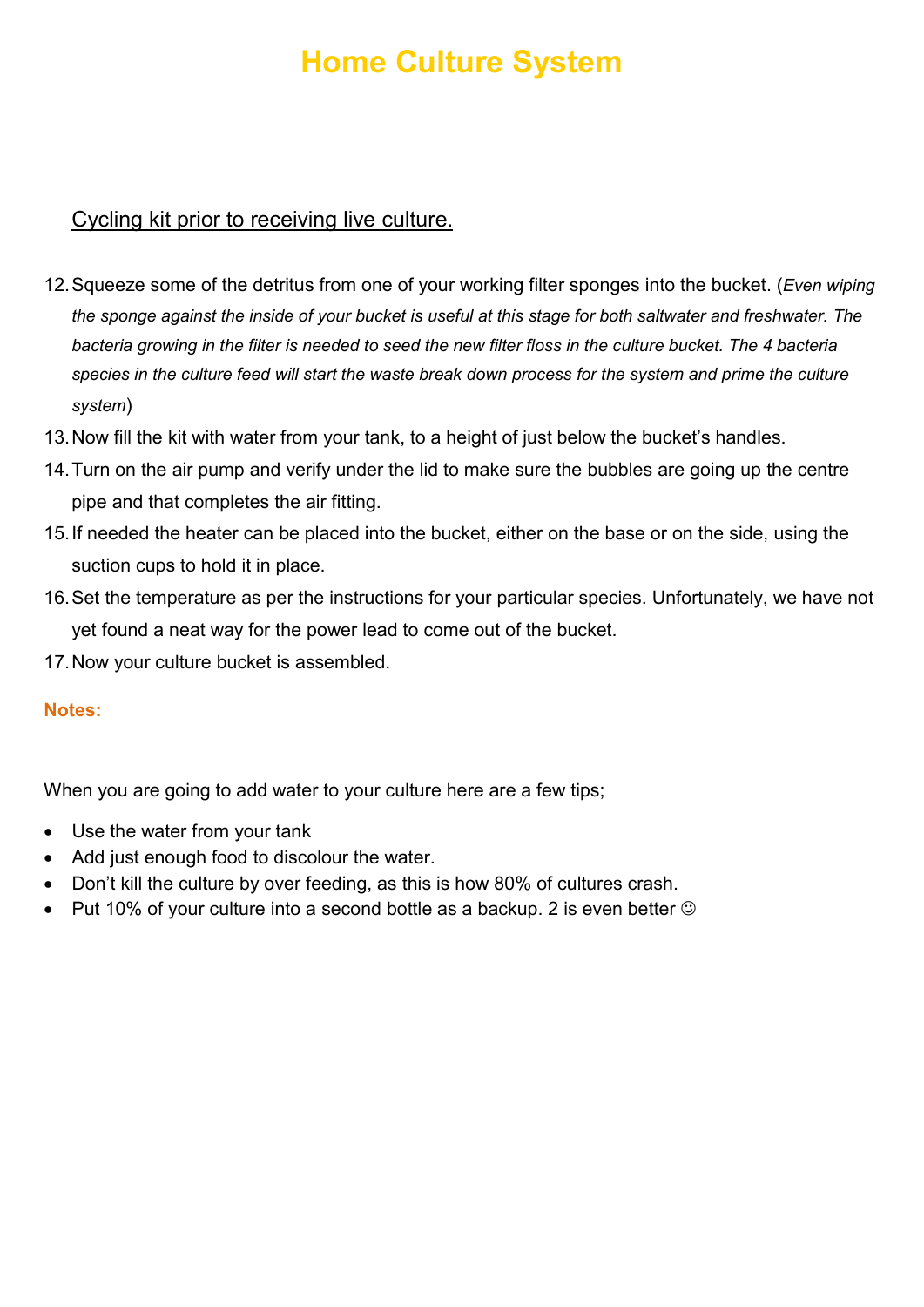# Home Culture System Harvesting Instructions

- 1. Once you receive your culture of live goods, put them it into the bucket and feed them. (You will need to keep an eye on them for the first few days to ensure adequate feeding).
- 2. After waiting 3-4 days you should place a bright torch against the side of the bucket 100mm from the bottom you should be seeing your culture critters moving towards the light and in front of the light.
- 3. If not, something is not right. Check all the parameters below If nothing is obvious please email sales@aquaticlivefood.com.au and I will try my very best to assist you.
- 4. If there are critters in the light you can start harvesting them.
- 5. Siphon where I have advised for the specific type of zooplankton you have below.
- 6. Always use a sieve when siphoning to collect the critters, I also recommend a second finer sieve under the harvest sieve to catch any eggs, instar or juvenile zooplankton.
- 7. Try and work out the amount of live food that you will need to be using.
- 8. If the kit is not large enough start a second culture and harvest alternatively.
- 9. If you only need live feed for a short period from time to time there are a few ways for this work \*see below.
- 10. After siphoning out what you need to use replace the water and food.
- Air Flow: Minimum of 1.5 -2lpm (litres per minute)
- Salinity:  $1.020 1.025$
- Temperature: Normally cooler than the tank they will be going in.
- pH: Neutral for the water type
- Ammonia: Nil
- Feed Rate: Depends on species and stocking density
- Harvest: What your needs
- Water Changes: 20%-30% daily

### Notes:

Always have one or two small cultures going when you first start culturing as most people kill the cultures with love (over feeding). This is the number one way to kill cultures.

For batch culturing; in between batches you can use 2L pickle jars to keep the culture/s going in maintenance mode until large numbers are needed. Reduce the temperature feed a little less, reduce any lighting.